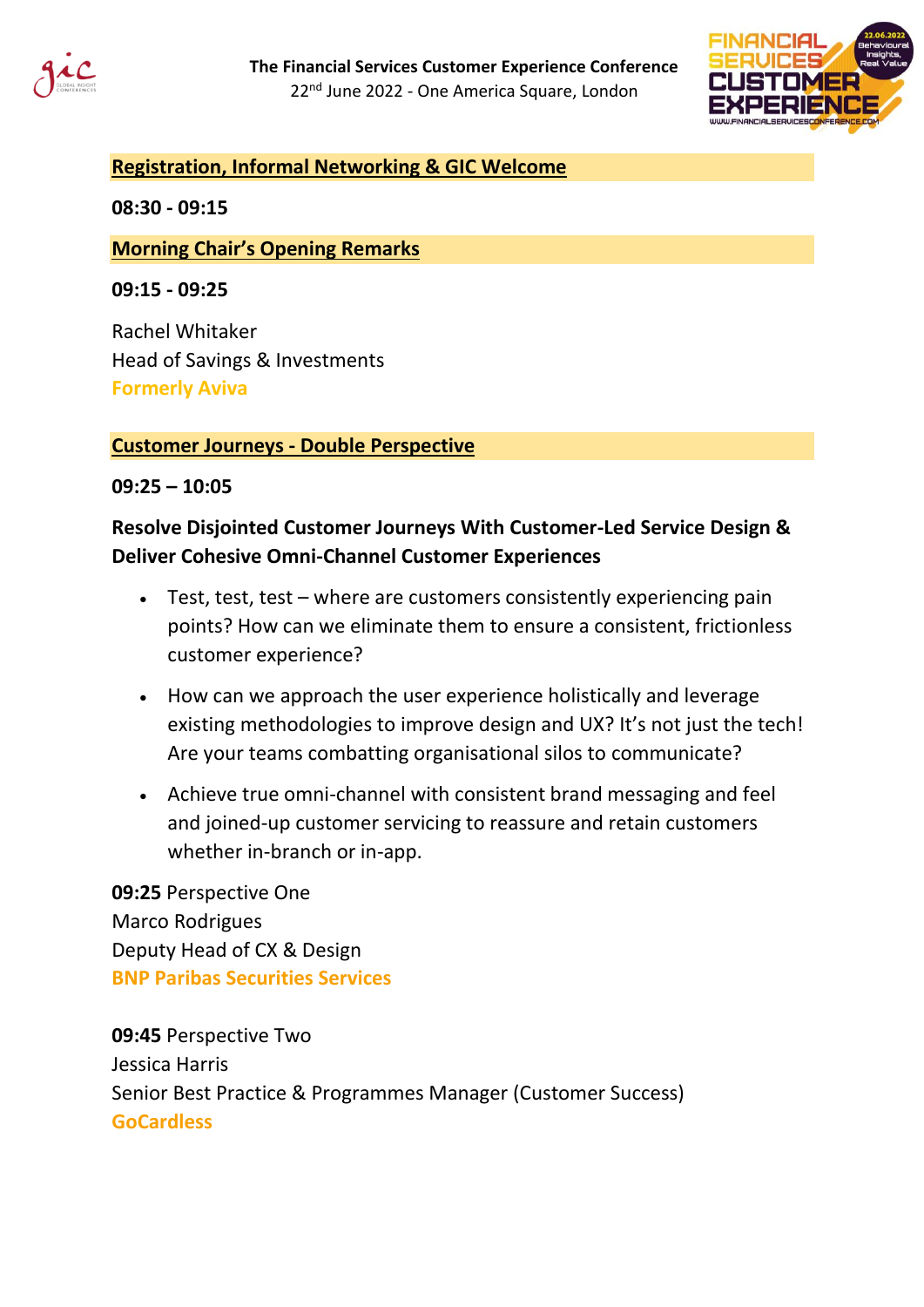



## **Changing Customer Behaviours & Expectations - Q&A Panel**

### **10:05- 10:35**

# **Seize Valuable Insights Into Evolving Customer Needs & Expectations To Deliver Exceptional Experiences That Future-Proof Strategies & Adjust To Change**

- Pandemic-related disruption has weighed heavily on financial services customer behaviours… what customer expectations and needs have become the new norm and how can business models be adapted appropriately?
- Enhance efficiencies, improve decision making and reduce costs by creating deeper relationships with customers through understanding and meeting their needs.
- Build authoritative models on customer behaviour that respond to the rising customer demands for increased immediacy, seamless and paperless experiences to sustain a competitive advantage and stay relevant in the market.

Simone Vincent Head of Email Marketing **Fidelity International**

Kelly Hamid Head of Regulatory Product Compliance **Monzo Bank**

John Sills Managing Partner **The Foundation**

## **Building A Compassionate Culture: The Science Behind Vulnerable Customers**

## **10:35 - 10:50**

## **Perspectives & A Strategy Playbook For Digital Therapeutics**

• Learn how nudge theory can be used to support vulnerable customers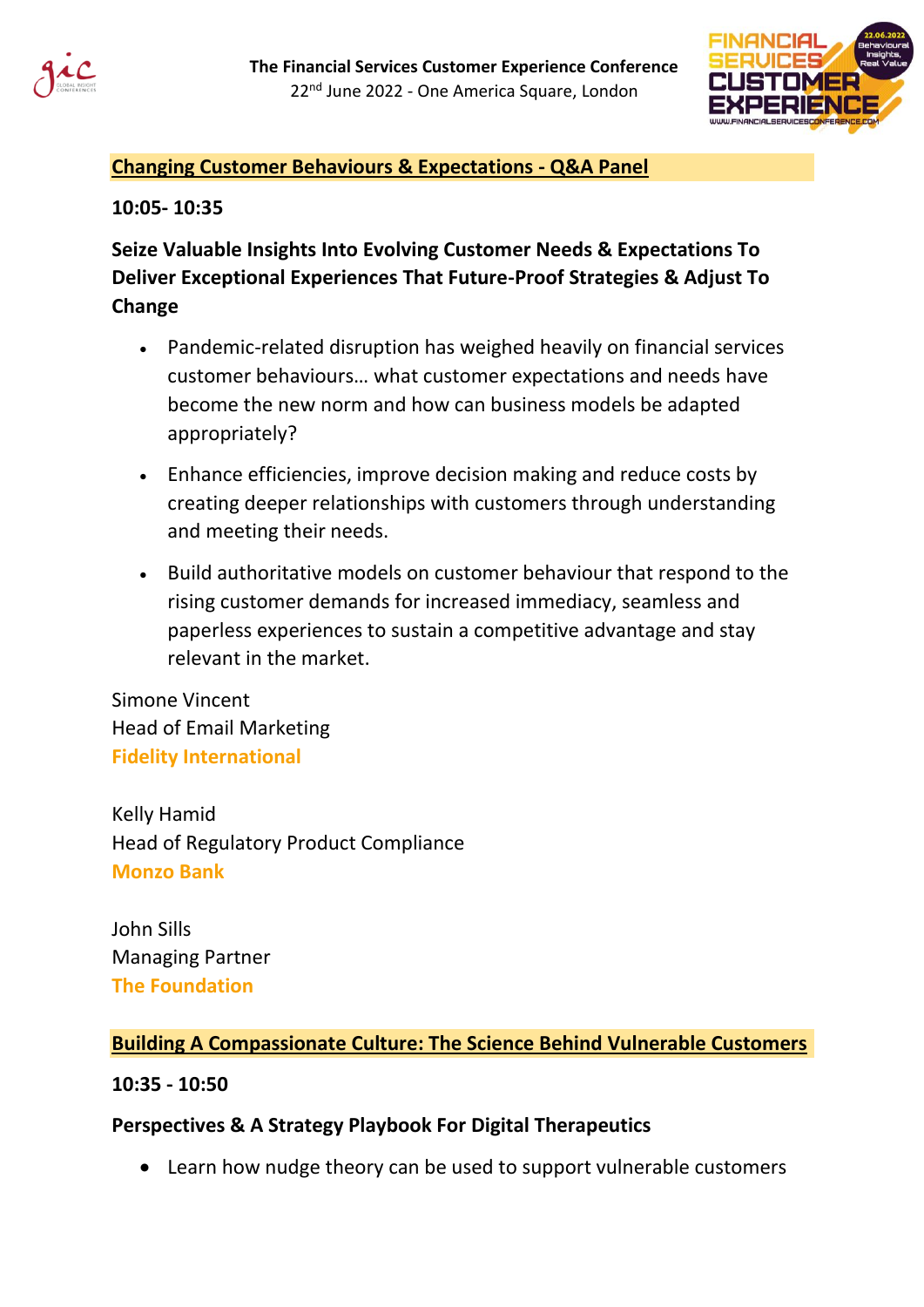



- Understand the Behavioural Science behind vulnerability and what this means for business
- See how an innovative training course has transformed the customer experience for vulnerable customers

Ziba Goddard Chief Consulting Officer **Cowry Consultancy**

Raphy March Chief Design Officer **Cowry Consultancy**

## **Morning Break With Informal Networking**

**10:50 - 11:20**

## **Digital & Business Transformation In Financial Services**

**11:20 - 11:40**

## **Digital & Business Transformation Strategies To Shape The Future Of Customer Experience In Financial Services**

- As the world moves rapidly towards technology-enabled future, how can financial services providers optimise CX using their increased digital capabilities with innovative digital tools that are designed and centred on the customer?
- Enable the business to break free from the conservative boundaries of legacy technology and systems and embrace new ways of thinking and strengthen relationships with customers
- How have hybrid ways of working transformed business models and the need for a multi channel strategies in CX?
- Agility has become a crucial factor for market success: how can this skill be harnessed to achieve wins for customers and to align business and customer values?

Eloise Taysom Head of Product **Bud**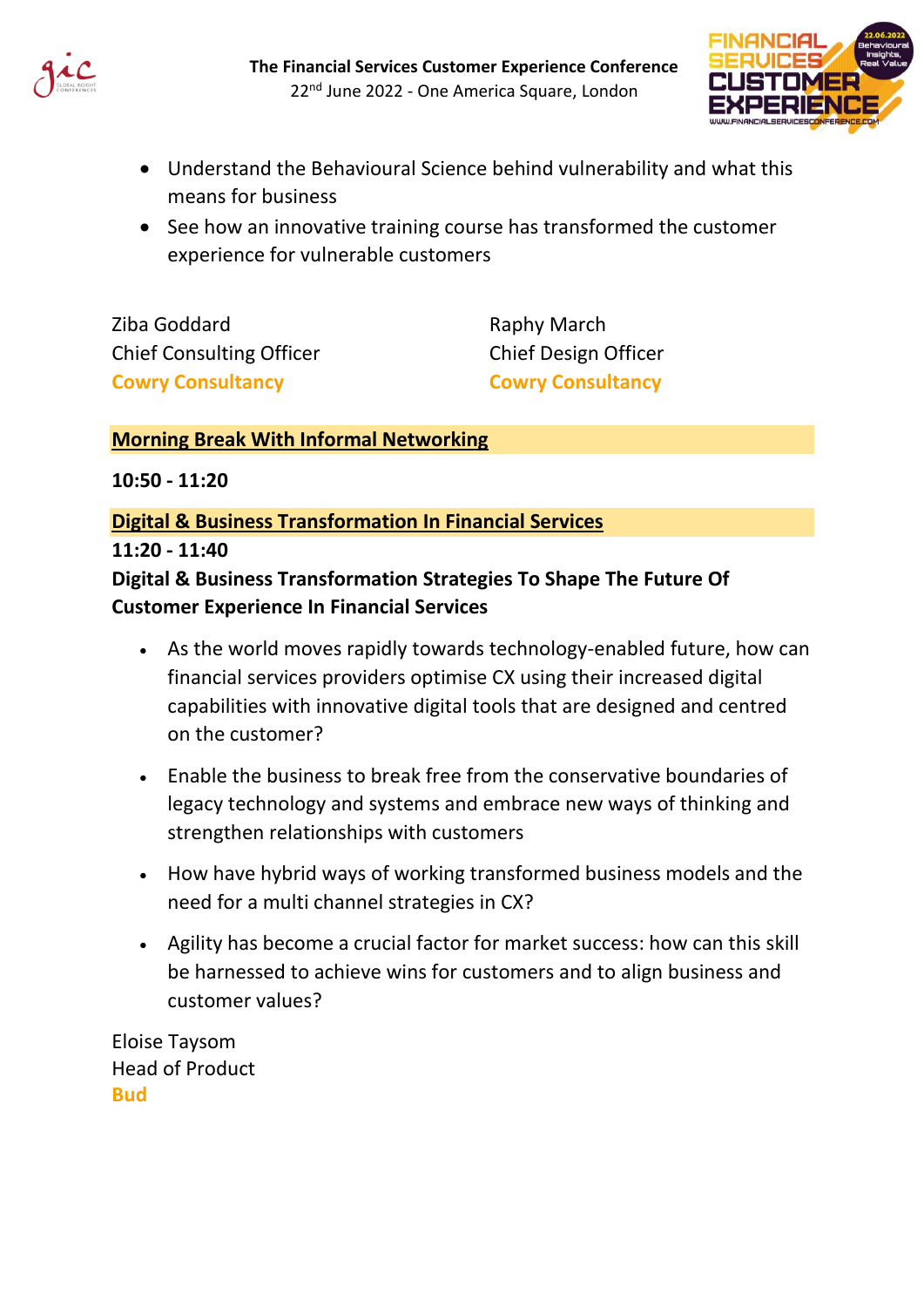



## **Smart Communications Case Study**

## **11:40 – 11:55 Delivering Empathy At Scale: How Financial Services Brands Are Re-Imagining Digital- First Customer Conversations**

It is more essential than ever that Financial Organisations focus on making customer interactions as personalised and frictionless as possible across every engagement channel – from the web and in-app messaging to the contact centre and face-to-face. In this presentation, we will discuss and share industry insights on how organisations can communicate empathy when two-way interactions are taking place in the digital world instead of human to human.

Karen Oakland VP, Vertical Marketing **Smart Communications**

## **Tech Innovation- Double Perspective**

## **11:55 – 12:15**

# **Leverage Cutting-Edge Tech Solutions To Create A More Dynamic & Impactful Customer Experience That Delivers Efficiency Through Innovation**

- Conditions and parameters to select the right tech for your business, your customers and their journeys and achieve effective integration of technology into customer experience
- Constraint or possibility: what are the opportunities and challenges associated with different emerging technologies and how they add value to the customer experience?
- From advances in automation, AI and machine learning, chatbots and voice-to-text software, what's next for financial services to respond to customer needs and help optimise the customer journey?

**11.55** Perspective One Grace Hayes Senior Vice President Customer Delivery Europe **Mastercard**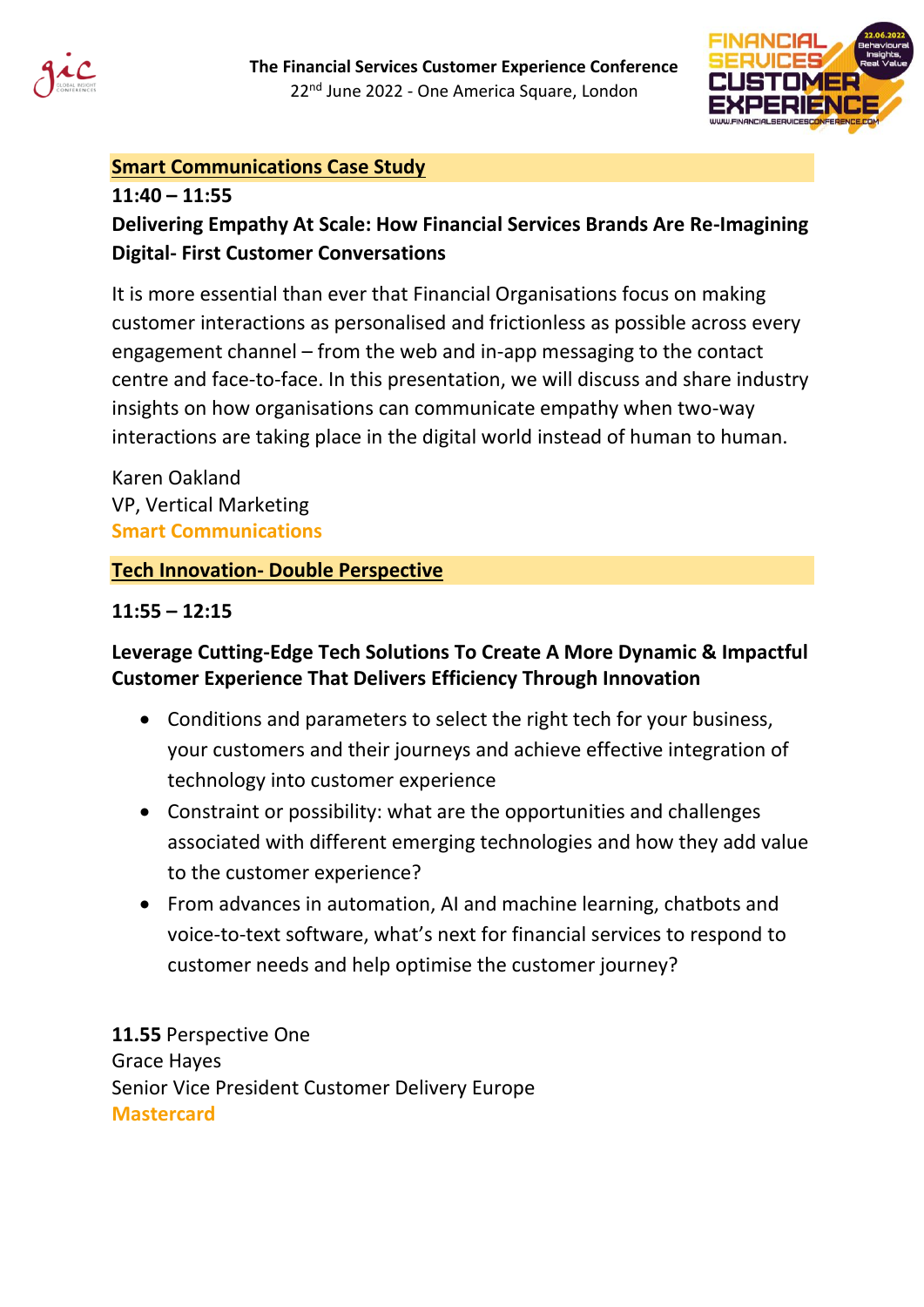



## **We've Made A Bet: Experience Will Be Your Brand**

### **12:15 – 12:30**

## **Gareth will talk you through the must-haves to add to your digital experience agenda in 2022.**

- 1. Privacy: The Elephant in the Room
- 2. Getting Data intro Everyone's Hands
- 3. Why speed is king and how to accelerate your optimisation programme

Gareth Drabble Director of Customer Success **Contentsquare**

## **Tech Innovation- Double Perspective**

### **12:30 – 12:50**

## **Leverage Cutting-Edge Tech Solutions To Create A More Dynamic & Impactful Customer Experience That Delivers Efficiency Through Innovation**

- Conditions and parameters to select the right tech for your business, your customers and their journeys and achieve effective integration of technology into customer experience
- Constraint or possibility: what are the opportunities and challenges associated with different emerging technologies and how they add value to the customer experience?
- From advances in automation, AI and machine learning, chatbots and voice-to-text software, what's next for financial services to respond to customer needs and help optimise the customer journey?

**12.30** Perspective Two

Ashok Kumar Sr. QA Engineer **Tide Platform Limited**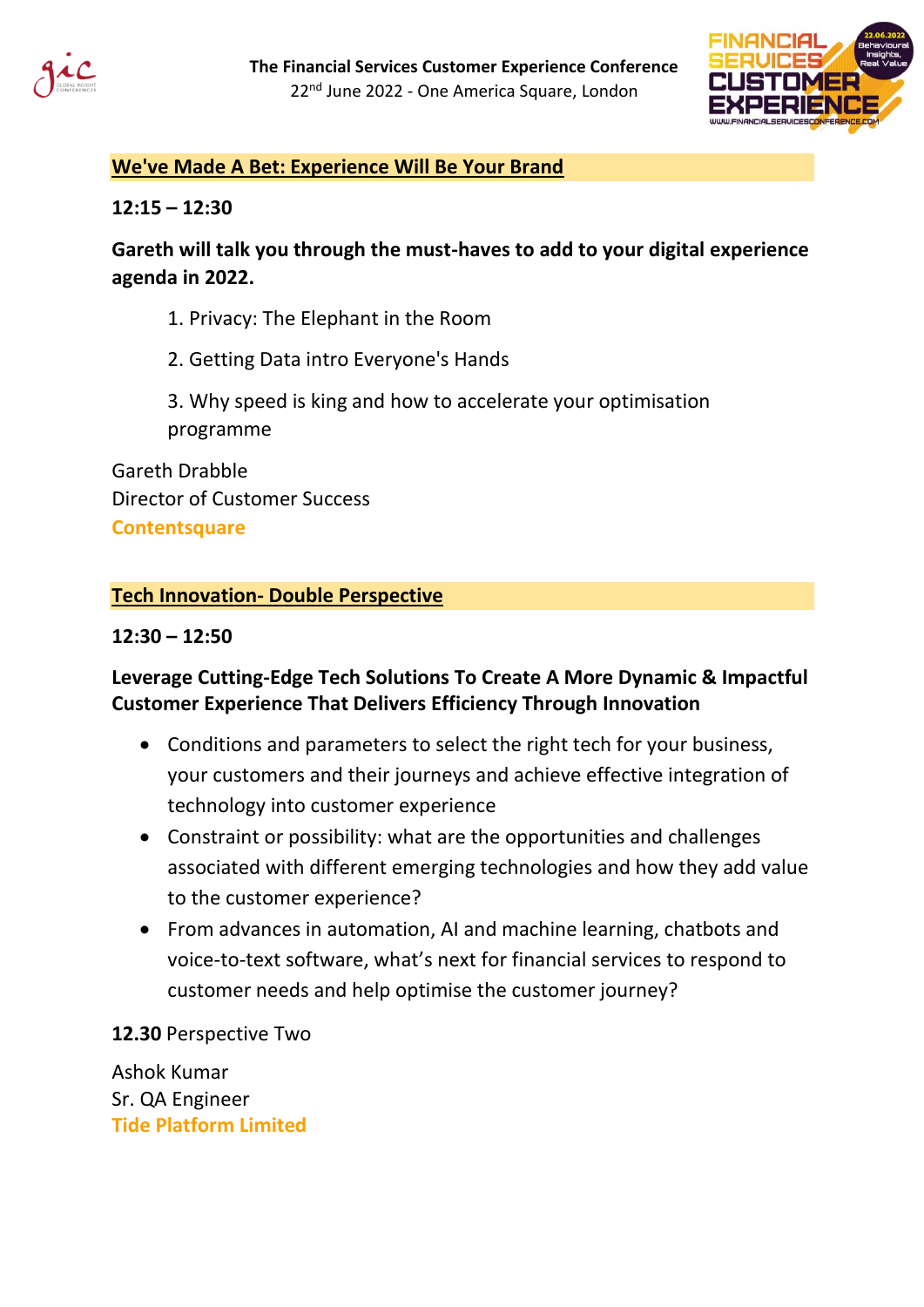



## **Lunch Break & Informal Networking**

**12:50 – 13:50**

### **Afternoon Co-Chairs' Opening Remarks**

**13:50 – 14:00**

Stuart Miller Chief Customer Officer **Newcastle Building Society**

Peter Frost Chief Customer Officer **Coventry Building Society**

### **Verint Case Study**

**14:00 – 14:15**

## **Navigating The Cost of Living Squeeze: How to spot and respond to struggling customers, escalating trends, and competitive threats**

It's never been tougher. As the cost of living spikes, in an already fragile postpandemic world, customers and businesses alike are reassessing finances and looking at how to achieve best value. This is driving unprecedented interactions: from requests to switch to cheaper bank accounts and insurance policies to a readiness to complain, seek recompense or churn to new providers - combined with a surge in newly vulnerable customers.

- Join this crucial, timely session and discover how to
- Unlock real-time vital intelligence from your customers and respond rapidly and strategically
- Pinpoint vulnerable customers and those at increased risk following sustained cost of living hikes
- Understand the competitive landscape and the new products and tactics that must be implemented in this new world

Alistair Mearns Director, Solutions Consulting **Verint**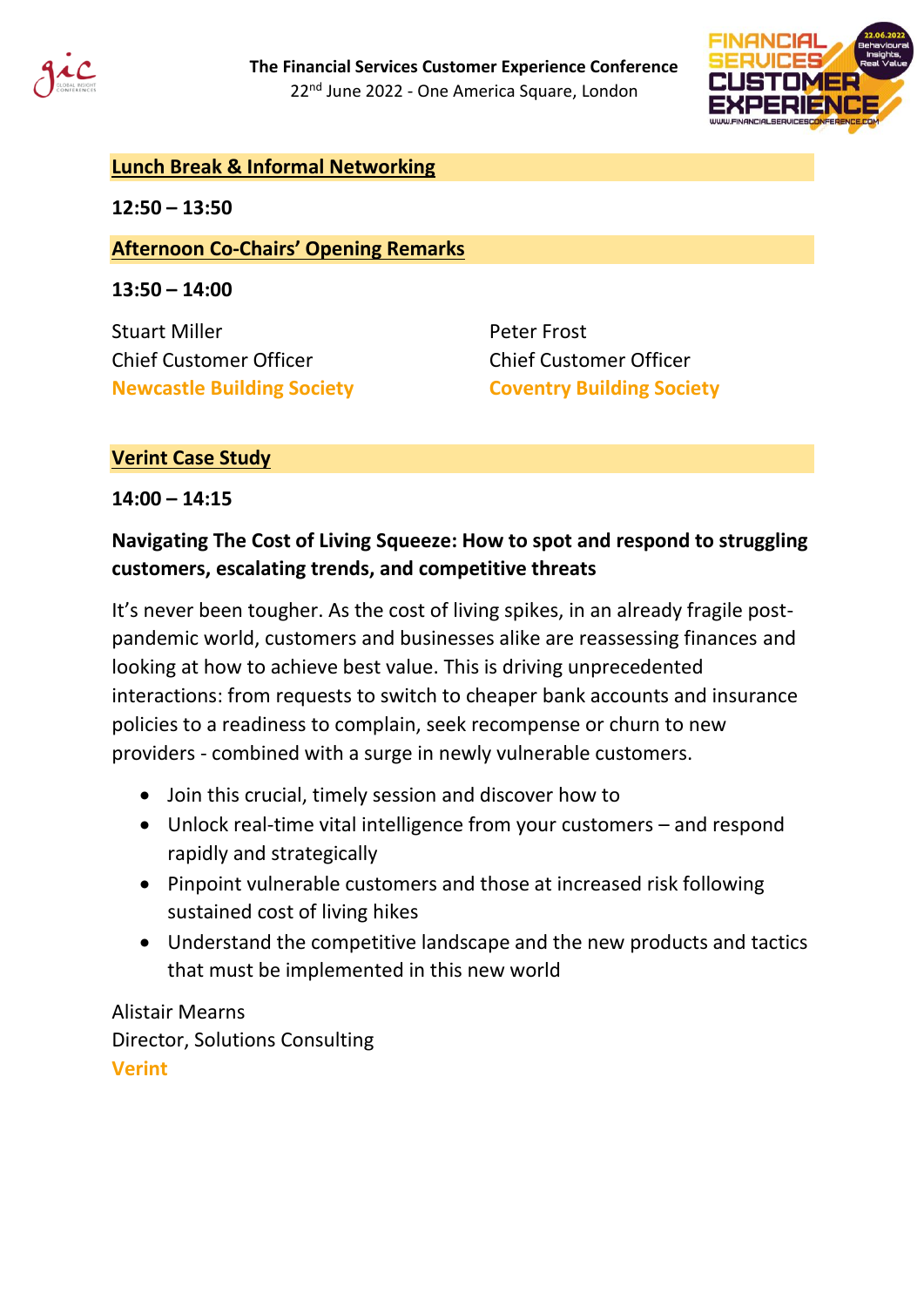



## **Measurement & ROI - Critical Insights**

**14:15 – 14:35**

**Measure, Improve, Succeed! Set KPIs To Assess Performance & Refine CX Strategies With Customer-Led Data To Increase Customer Satisfaction, Retention & ROI**

- Beyond NPS, what benchmarks are most beneficial for assessing performance and how can the results of these be translated effectively into improved customer experiences?
- Ensure effective measurement KPIs and benchmarks in order to truly evaluate success and determine strategy ROI
- Utilise key insights from customer feedback, reviews, satisfaction rates to develop innovative strategies that secure and improve customer retention and sustain customer engagement

Micheal Sherwood Head of Digital Experience **Atom Bank**

### **Bonus Session; Nomensa**

**14:35 – 14:55**

Chris Richard Creative Director **Nomensa**

Jan De Schepper Chief Sales and Marketing Officer **Swissquote Bank SA** 

### **Customer-Centric Cultures - Panel Q&A**

**14:55 – 15:25**

**Build Game-Changing Customer Experiences By Developing Progressive Cultures That Are Committed To Going Above-&-Beyond For The Customer**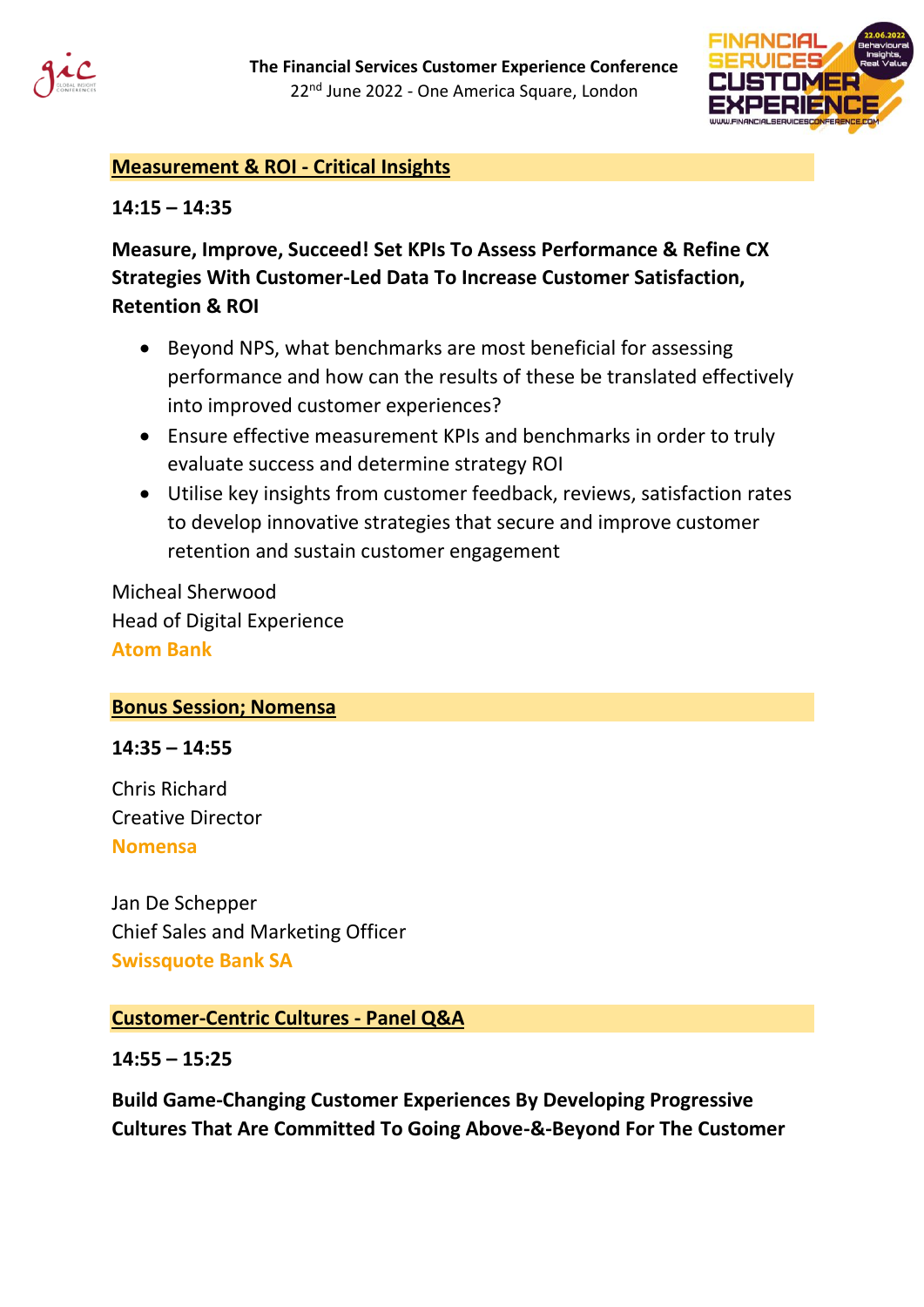



- In 2022, how can financial services organisations be driven by the customer rather than business requirements that are not fully validated by the end user?
- Empower customer-facing employees with the right tools, technology and agency to deliver good customer outcomes
- How can you set customer experience as a benchmark of success for the wider business and instil a company culture that is committed and incentivised to do better for the customer?

Andy Russell CEO **Wealthify**

Mitchell Barker Head of Product & Chief Distribution Officer **HSBC Life (UK) Ltd**

Steve Bodley Head of Digital Marketing Delivery **Hargreaves Lansdown**

Emma Krygier Head of Department Supervision Hub **Financial Conduct Authority**

## **How Redis Enterprise Enables Real Time Customer Experience & Drives Digital Adoption**

## **15:25 – 15:40**

The speed of the digital economy has fundamentally transformed the expectations of today's consumers. Financial services firms are undergoing massive digital disruption and are modernising their applications to provide superior customer experience, better decision-making, and improved resilience. Thus, they need real-time responses to fight digital disruptors, bring new services to market, and deepen customer relationships. They need to transform their approach for software architecture to deliver instant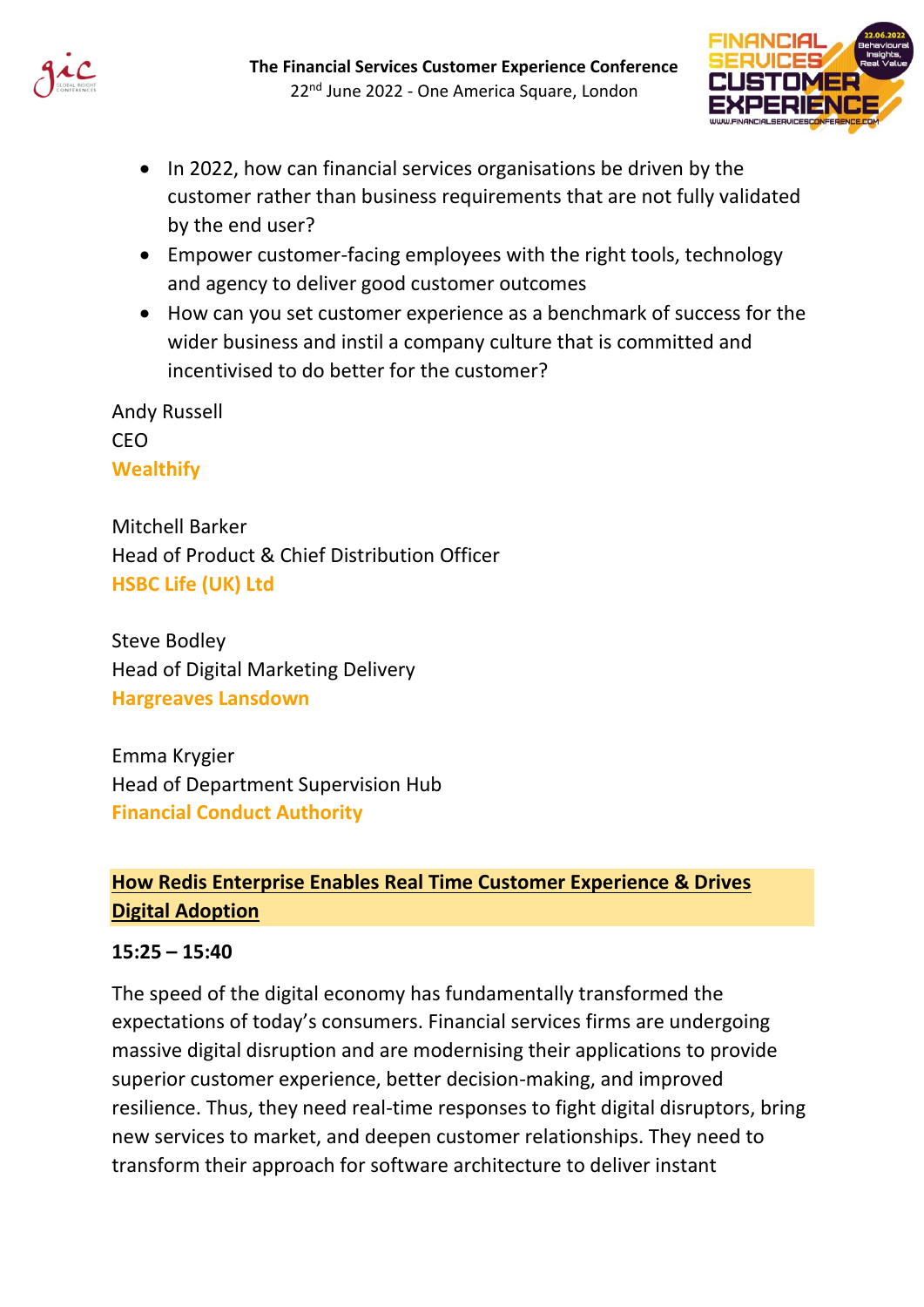



personalisation, fraud detection, transaction scoring, investment decisions, and more. Join Redis at the Financial Customer Experience conference where we'll discuss how Redis Enterprise provides the modern data models required to successfully deliver real-time financial services, while enabling organisations to remain secure and compliant.

Peter Simpson Strategic Account Director- Financial Services **Redis**

### **Afternoon Break With Informal Networking**

**15:40 – 16:10**

### **Bonus Session; Palantir Technologies**

#### **16:10 – 16:25**

With so much historical data at their disposal, banks have the raw materials to build a deeper understanding of what their customers want, what they need, and how to best deliver this. The right technological solution will bridge the divide between data and customer value, by:

- $\circ$  bringing operations closer to analytics through a semantic representation of customers and the context of their actions
- $\circ$  using dynamic feedback loops to recursively improve the bankcustomer relationship
- o deploying machine-learning at scale across all client interactions

We share our experience in helping some of the world's leading organisations and financial institutions deliver more personalised, relevant, and seamless customer interactions.

Andy Lee Business Development Lead **Palantir Technologies**